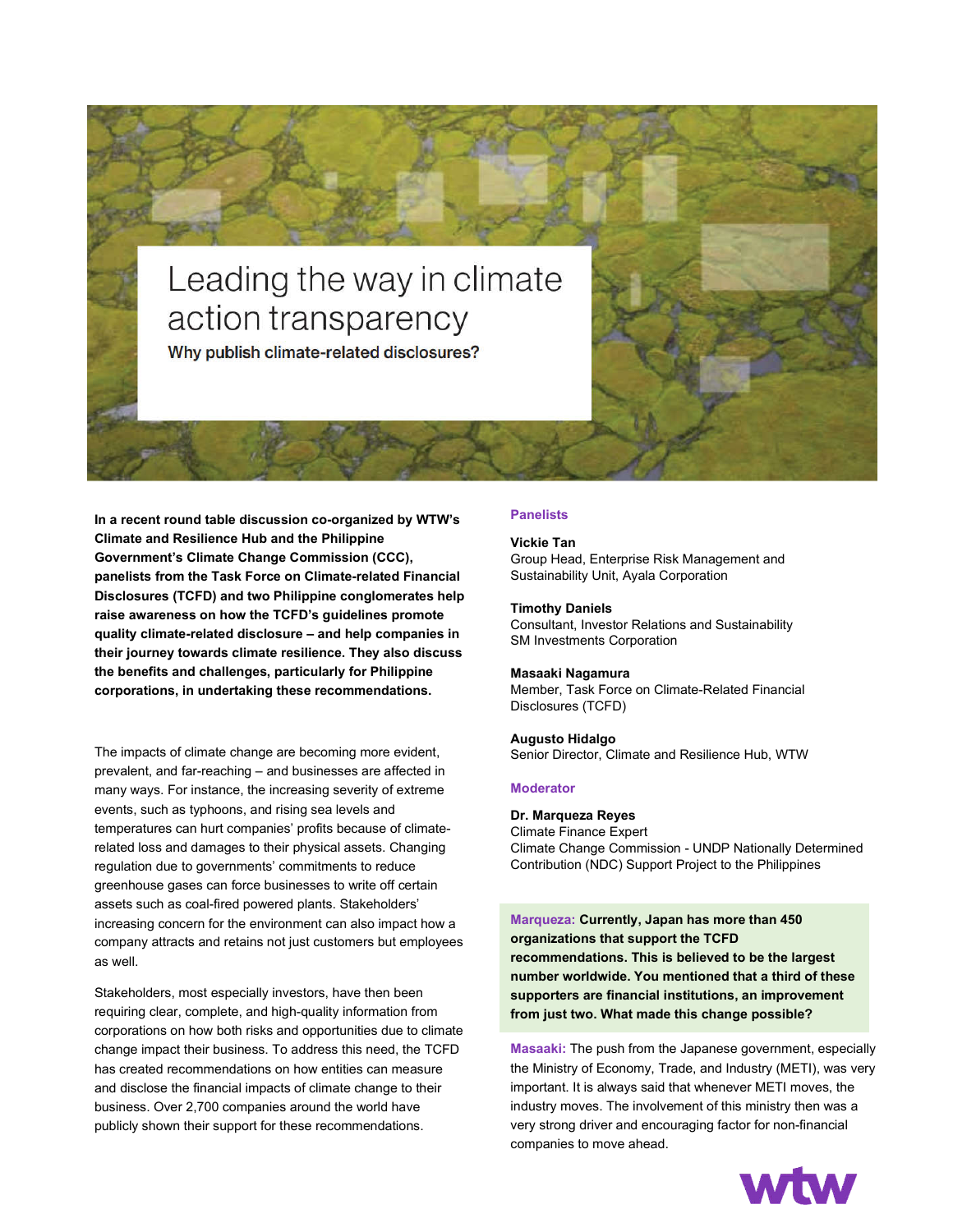Another factor was the involvement of the Government Pension Investment Fund (GPIF), which takes care of Japanese pensions and is arguably the biggest asset owner in the world. They publicly expressed their support for the TCFD recommendations and started constructing their own ESG indices, some of which take into account TCFD disclosures. That prompted the attention of many market participants.

**Marqueza: The Securities and Exchange Commission (SEC) allows Philippine publicly listed companies to use the "comply or explain" approach for now when preparing their sustainability reports. This means that companies are not required to disclose on all environment, social, and governance (ESG) topics but only on those determined by companies to be material after their assessment. Doesn't this approach leave room for businesses to cherry pick the information that they disclose?**

company's benefit that you know and understand your material topics and appreciate the materiality exercise from a risk perspective. Doing so gives your whole organization awareness on these topics and guides different functions in coming up with  $m$ itigation strategies.  $\overline{\phantom{a}}$ **Vickie:** Cherry picking at this point will not help companies because those material topics you have identified from your materiality assessment are your ESG risks. It is for your

Remember, the flip side of risk is opportunity. A company can up with innovative solutions to turn risks into opportunities. That is why at Ayala Corporation, the materiality assessment is a year-round process. We must understand holistically the issues our stakeholders face and how they will impact our businesses. streamline processes, achieve operational efficiency, or come

**Marqueza: Do you regularly conduct climate risk <b>by a strain the companies to be material after their assessment. Doesn't assessments or scenario analysis on your business this approach leave room for businesses to cherry pick the units? If so, how do you conduct this and do you follow information that they disclose? certain standards? Do you also communicate results to VIC: Cherry picking at the point will not help companies with will not help companies with will not help companies with**  $\mathcal{L}$ **stakeholders?** 

**Timothy:** First, there is a lot of engineering and planning that goes on behind an SM Mall development in a new area. We come up with a forward thinking plan that considers the different stakeholder groups, the building's physical construction aspects, the risks, the environment, climate change, etc. We also tend to go in with a holistic viewpoint and synergistic way, such as how housing, hotels, and community facilities relate to the mall project. That kind of long-term planning means we must have a very comprehensive day zero  $\mathsf{lan}$  at Ayala  $\mathsf{Can}$  assessment is a materiality assessment is a material to  $\mathsf{Can}$ consider how the project will expand over time in a very plan.

On the second level, disaster resilience is particularly important regularly and the likely worsening of those under climate change. In fact, Hans Sy, a second generation leader of the SM Group who personally has led our Mall expansion, has been a in the Philippines given the number of disasters we face

member of the United Nations (UN) Global Compact with the private sector involvement of ARISE. Disaster resilience then has been the focus of our scenario analysis and our planning, which is a very heavy exercise. Now that we signed up as a supporter of the TCFD recommendations, we must ask more specific questions and think of how to incorporate the framework across the SM Group. We can then pivot the scenario analysis in a way that meets the TCFD recommendations.

A TCFD-aligned scenario analysis would require a different way of thinking and so, we recognize the need to get the right advice on how to do it. Before we can get comfortable with making statements about long-term commitments or ways to mitigate certain risks, we need to have a well-established baseline on the risk side, much like how it is for our baseline

**Marqueza: Can you compare how ready the Philippine business sector is compared to, let's say, the frontrunner when it comes to following the TCFD recommendations?**

**Augusto:** There are some frames or lenses that one can look at in terms of how far our country is in this climate action and disclosure journey.

One can categorize the world into Group of Twenty (G20) and non-G20 countries. The Philippine SEC's guidelines on sustainability reporting makes a nod at TCFD. However, it's clear that TCFD readiness is at different speeds for G20 and non-G20 countries such as the Philippines. You can also categorize the world into developed and less developed; I believe the Philippines would fall in the middle income category now. Another frame might be countries that are more vulnerable and less vulnerable to disasters – and we would all agree that the Philippines is clearly a vulnerable place.

Looking at climate disclosure from these lenses, I think we will find out after getting our survey responses that, to no surprise, the Philippines is probably not doing as great as the UK which has been a leader in policy for climate. Comparing our TCFD readiness with that of a frontrunner such as the UK is a bit difficult.

But I think what is more relevant to consider in the Philippine context is that decision makers probably care more about how climate disclosure can help their organizations achieve their goals. To me, currently, climate disclosure and TCFD in our country is about baselining. Consider one scenario wherein foreign investors now have more access to companies listed on the Philippine bourse. Those investors with billions of dollars of asset manager funds are very sensitive to climate disclosure. They will look at Philippine corporates and say they prefer the top ten climate actors over the bottom ten. Note that they will move on quickly to corporates elsewhere because they have several other countries to invest in.

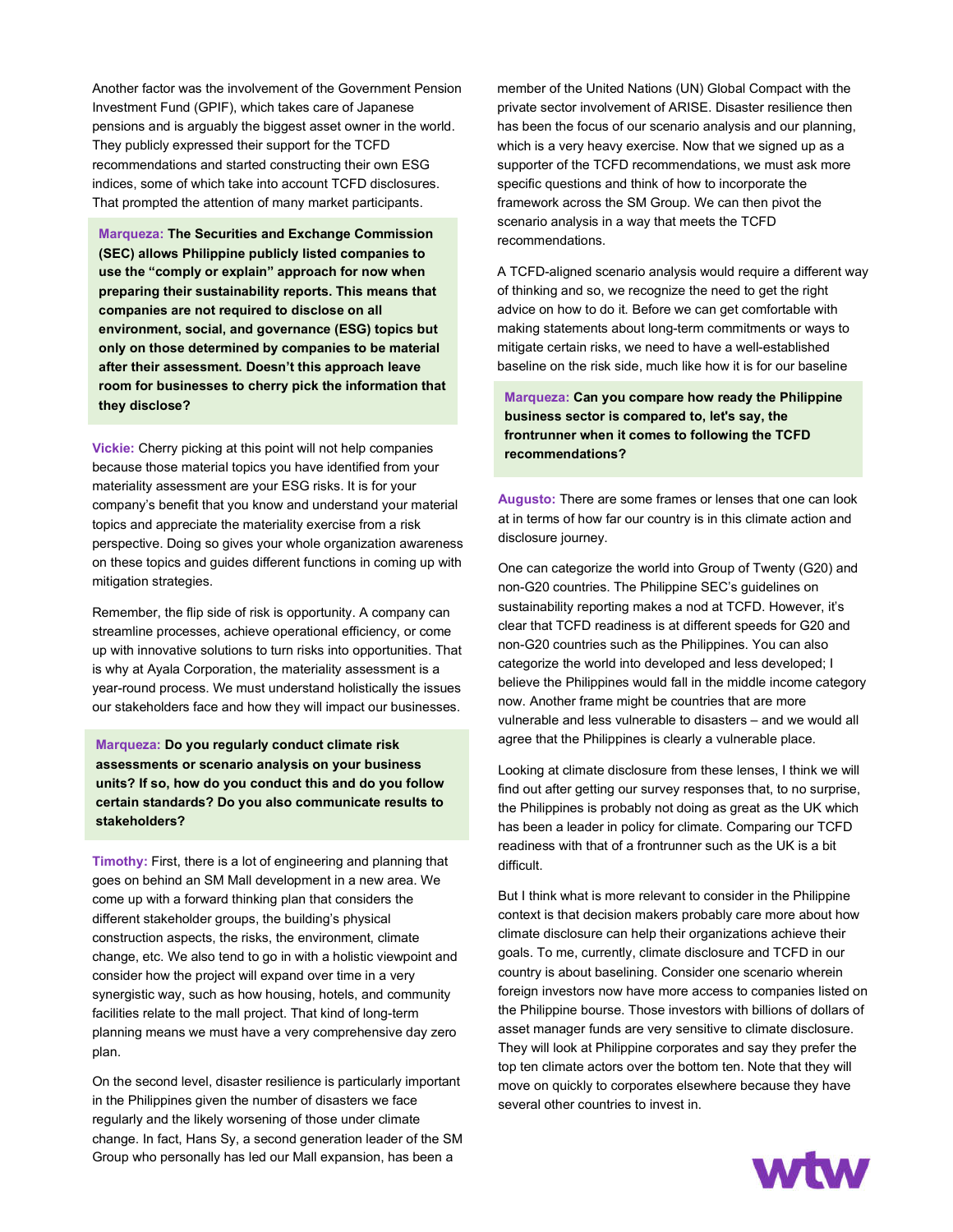These are the considerations which I believe would make a corporate decision-maker think of the impetus to start a climate disclosure journey.

**Marqueza: What do you think about a possible move towards mandatory climate-related financial reporting in the Philippines? Is there a need for this?**

**Masaaki:** The TCFD-aligned disclosures were meant to be a voluntary practice when the recommendations were created. But the air has changed and we now see most leading economies looking at a mandatory practice, which has its pros and cons. While Japan is still holding on to the recommendations' voluntary nature, recently, the regulator has tasked an expert commission to consider how regulatory reporting should take account of TCFD-aligned disclosures.

I would say that the TCFD itself does not take any position on whether disclosures should be mandatory. We believe this decision is up to the jurisdictions, which each have their own unique backgrounds. What works in certain jurisdictions may not work for others. The Philippine regulator then should carefully assess what would work best for their corporates.

What the TCFD recommends, however, is that any organization that issues equities or bonds should disclose climate-related financial information.

**Augusto:** I do not think TCFD-aligned disclosures in the Philippine or developing countries will be mandatory. However, there is a clear differentiation for companies issuing these disclosures.

Many Boards of Directors of corporations in the Philippines are asking the bare minimum actions they can take to comply with the SEC's memo on sustainability reporting. They ask this since some would just do what is required. But I think the rewards are going to come relatively quickly for those who demonstrate that a corporation should also be able to earn profits by being a good climate actor – and be able to explain that this virtuous cycle is happening.

What we at WTW are trying to do is to recruit the efforts of those that believe that the world's capital should go to the most resilient. For climate-related disclosures to work in developing countries, people should see something positive, the carrot rather than the stick. For instance, the role of multilateral development banks is critical in a country like ours; they have billions of dollars coming in from developed countries, some of which are private sector financing. And who do you think will be invited to participate in their projects? The companies showing climate leadership.

**Marqueza: From the point of view of an issuer/reporter of climate-related financial disclosures, what could hinder companies from complying with a requirement to issue such disclosures?**

**Vickie:** I recall my conversation with one of the Commissioners of the SEC. At that time, Ayala Corporation was asked to provide comments on the SEC's draft circular on sustainability reporting. I agree with the Commissioner when he said that the TCFD framework will help foreign investments flow into the country. And being a natural catastrophe-prone country, the Philippines will need capital to finance climate-related solutions. Hence, the TCFD framework was included as one of the sustainability reporting frameworks in the final version of the SEC circular.

Challenges in adopting the recommended climate-related disclosures are:

- The huge amount of data that needs collection and analysis that may require skills or platforms not available in the country; and,
- The decision to disclose and how much to disclose due to the risk of revealing competitive or proprietary knowledge.

But I think information on the general direction of the impacts of climate change on the company's business, the mitigation strategies, and the climate-related opportunities are information an investor would want to know. Identifying this information has another benefit from a risk management point of view – it is one way to future-proof a business.

Climate disclosures matter to insurers as well and I'll give an example of this from the Ayala Group's experience. Advanced insurers which do their own catastrophe modeling can shy away from our country given our vulnerability to disasters. However, thanks to the Ayala Group's climate disclosures which these insurers found valuable, we achieved over subscriptions in all layers of our complex insurance program in our recent group insurance renewal.

**Timothy:** There is an expectation on companies to be responsible for sustainability and increasingly for climate change as well. We see that from fundamental asset owners, such as families, institutions, and pension funds, who are pressuring the people who manage the money for them and the companies that they are investing in. The benefits of climate disclosures to a company are enormous because you get the right kind of investors and market appreciation of your stock, which also impacts the country's attractiveness as an investment destination.

The conversations I have with institutional investors around the world have been interesting. They do not say they expect SM Group to do something by a certain date and have these targets and goals ready. What they ask is: where are you on the journey to sustainability reporting and are you committed to carrying on the journey? They ask about what has happened since the last time we spoke and if we are still on that journey. They want the dialogue with us to see the intent from our Group.

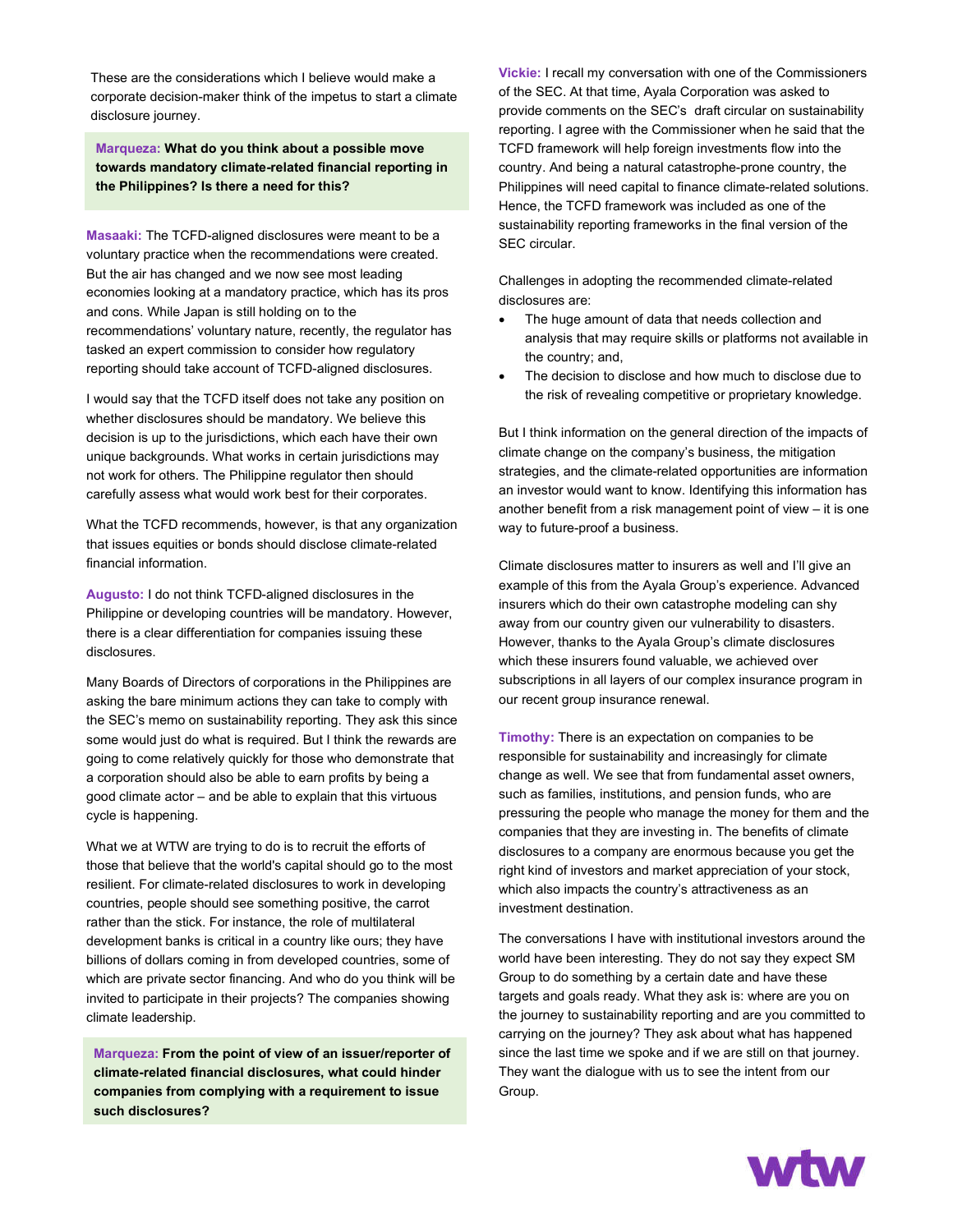countries have made climate-related commitments years ago One of my takeaways from the 6th Assessment Report of the Intergovernmental Panel on Climate Change (IPCC) is many but only a minority of them have delivered. Making a statement that you must do something is not the same as knowing how to deliver it. If that is the failure globally at the country level, how much more so is that when we get to companies in the Philippines who are earlier on the journey and are wrestling with how to do deliver on their commitments?

I believe if we want to get quality reporting on sustainability and climate, guidelines must reflect the journey that people are on. We need to give companies the options to figure out their own materiality topics and encourage that process along the way. That will win much more credible commitments and encourage companies to think of climate or sustainability reporting not just as a compliance exercise but as part of strategy planning and risk management. This way of thinking will not only produce better commitments but also better delivery on those commitments. If regulators come in with a hard stick of mandating, they might just get garbage in, garbage out.

**Marqueza: The SEC's memo on sustainability reporting gives publicly listed companies guidelines on how to disclose performance across various ESG aspects. Integrated reporting would pull together all information that sits in separate reporting strands (e.g. annual financial reports, sustainability reports). Should companies just leapfrog to integrated reporting instead of focus on sustainability reporting?**

**Vickie:** Ayala Corporation had been talking about integrated reporting in 2014. I spent 2015 learning how we can transition from separate sustainability and annual financial reports to integrated reporting. Our report was only published in 2016 because I believe our philosophy is that we should start disclosing and listening to our stakeholders. For instance, some of our institutional investors had been recommending that we take a crack at integrated reporting. There was also some discussion between members of the Singapore team of one of our companies. That is when we realized it is probably to good start this kind of reporting.

I had to make sure that the publicly-listed subsidiaries of the Ayala Group will get behind the parent company's moves. Integrated reporting is a bottoms-up approach. It will only be adequate if we have made a cohesive narrative out of the different experiences of our business units.

Integrated reporting made a big difference to the way we communicate our value creation stories. Again, you can look at this "octopus" of integrated reporting from the risk lens. We have an appreciation of the different capitals that are available to us and the strategies that we need to employ to create more value to the company and to our different stakeholders from

this capital. Integrated reporting is very dynamic – it keeps us on our toes.

**Timothy:** The SM Group has started integrated reporting and it has been a very useful thing to do. It makes one talk differently but also, arguably, it makes one think differently. It pushes us to have a different dialogue within the organization and makes us ask several questions:

- Where do we create value?
- What are we using? How are we sharing it?
- How do we make it more circular?
- How do all these things tie together?

We had a year where we tried to publish an integrated report without calling it as such. We could have called it an integrated report but we decided to wait until we were comfortable that we had nailed how we wanted to produce that document.

The journey towards an integrated report is similar with how we are approaching the TCFD framework. We want to build up our work through a series of sustainability reports that over the years become more scope-intensive and deeper in terms of content and would apply other frameworks. We have this approach since I believe we would have found it very difficult to jump to integrated reporting without having tripping over ourselves along the way. We would have had, again, garbage in, garbage out.

**Marqueza: How else can businesses ensure that climate change effects become routinely considered in business and investment decisions and are not just incorporated into decision-making for reporting or compliance purposes?**

**Augusto:** One thing that corporates might be thinking about in light of climate change is that, as highlighted in the IPCC  $6<sup>th</sup>$ Assessment Report, its effects are largely anthropogenic or made by people. Therefore, we can also reverse it. Just look at what happened in 2020 – emissions decreased by 7% globally because of lockdowns induced by the COVID-19 pandemic.

When we think of climate change as something people are responsible for, the people and the organizational behavior piece becomes a relevant conversation within organizations. And this aspect of people, including investment and risk, is where WTW tries to be helpful when interacting with corporates and governments. On the people side, for instance, we help companies assess if corporate cultures already reflect climate consciousness. On the investment side, we have launched a Climate Transition Index of global stocks, one of many existing climate indices. Maybe corporates could consider not just how they will tick the boxes in terms of TCFD but also how they can be included in an emerging markets climate stock index.